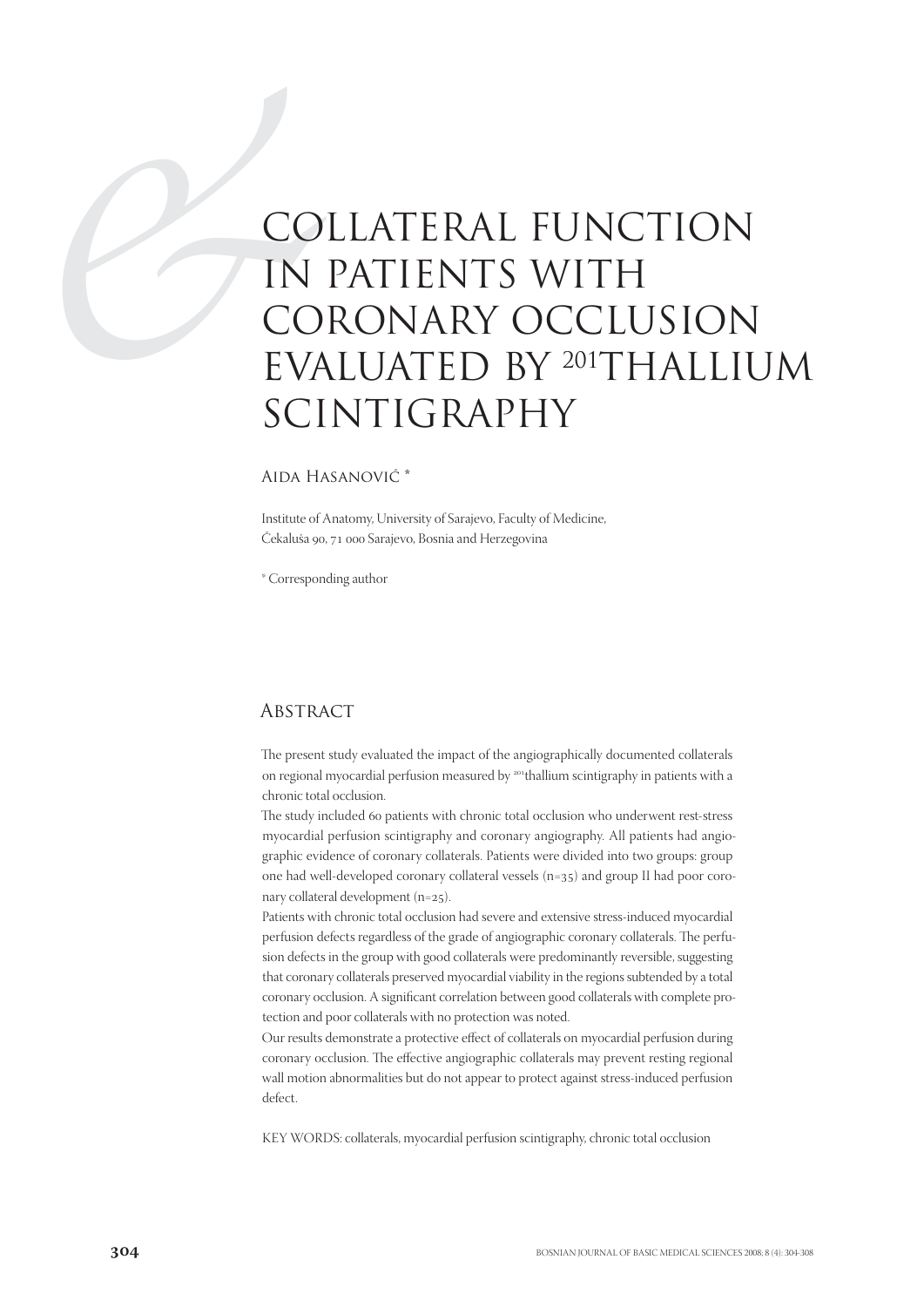# **INTRODUCTION**

The prospective role of coronary collaterals during occlusion of coronary arteries in humans has been debated for years. In infarct patients with angiographically verified collaterals, the extent of myocardial necrosis is smaller compared to patients without collateral supply, evidenced by biochemical and scintigraphic estimates of infarct size, and by less severe regional and global contractile dysfunction (1). Aneurysm formation has been reported to be less frequent in patient with collateral supply to the infarct –related artery  $(2)$ . The in vivo assessment of collateral function in humans developed from qualitative anatomic evaluation by angiography to physiological assessment by microsensors recording coronary flow velocity and pressure during cardiac catheterization  $(3,4)$ . Although coronary collaterals have been shown to limit the size of acute myocardial infarction, their ability to protect stress-induced ischemia is uncertain  $(5)$ . Angiography is used for measuring coronary artery lumen narrowing; however, it is not an ideal method for determining its physiologic significance (6). Myocardial imaging using thallium- $201$  ( $201$ Tl) is a noninvasive technique which is valuable in the analysis of regional myocardial perfusion. Regions of ischemia caused by severe coronary disease appear as functional defects of tracer accumulation in the myocardial scintigram  $(7,8)$ . Using  $201$  TI imaging, we have analyzed the role of coronary collateral circulation in the preservation of regional myocardial perfusion during coronary occlusion and have identified the angiographic features of collateral vessels responsible for such protection.

## Patients and Methods

Sixty patients with coronary artery disease angiographically documented at the Department of Nuclear Medicine were investigated by  $(^{201}T)$  myocardial scintigraphy between January 2005 and May 2007, shortly after coronary artery disease had been demonstrated by contrast arteriography. All patients selected for myocardial imaging had severe stenosis or total occlusion of at least one major coronary artery. The majority of patients had complete occlusion of at least one vessel. Significant coronary stenosis is defined as a reduction in coronary lumen by more than 50 percent, and severe stenosis as a reduction in diametar greater than 80 percent. Patients with hypertension, valvular heart disease, or primary myocardial disease were excluded from this study.

The study was approved by the local ethical committee and conducted in accordance with the Helsinki declaration.

#### Angiography analysis

Selective coronary angiography was performed in multiple projections using the Judkins technique. All coronary arteriograms were reviewed independently by two observes ignorant of the scintigraphic analysis, and note was made of the position and number of complete coronary occlusions and severe coronary stenoses together with any associated coronary collateral channels. We determined maximal lumen constriction of the coronary artery (right coronary artery-RCA, left anterior descending artery-LAD, and circumflex artery –Cx). We established anatomical variations of coronary circulation classified as right, left or balanced type, and the existence, origin and the direction of collaterals. We graded collaterals in the angiograms as "adequate" (average caliber greater than  $1,0$  mm) and "inadequate" (average caliber -1 mm and less). For all patients, we applied left ventriculography for the evaluation of left ventricle function, ejective fraction and kinetics. Left ventriculography was performed in the right anterior oblique projection.

#### Scintigraphy

Studies of regional myocardial perfusion were performed at rest and under exertion (maximal exercise test on a bicycle ergometer). All patients had a complete physical examination, resting 12 lead electrocardiogram, and an electrocardiogram recorded during maximal exercise test on a Monark bicycle ergometer with lead  $V<sub>5</sub>$  monitoring. During the exercise test each patients received  $1.5$  mCi of  $201$ Tl through an indwelling intravenous cannula at the onset of angina pectoris or limiting dispnoea. The exercise end-point was maintained for one and a half to two minutes so that myocardial uptake of circulating tracer was maximal in the presence of symptoms. After 10-minute recovery period, myocardial imagining was performed with subjects in the supine positions using a gamma camera and a high-sensitivity parallel-holed collimator.

Anterior, left anterior oblique  $45^\circ$  and  $70^\circ$  were routinely acquired in every patient (each positionfive minutes) after exercise and repeated after hours of redistribution We applied 20 % symmetric energy window centered on the  $72$  keV peak. All projections' images were stored on magneto-optic disks in a 64x64 matrix. The digital images were displayed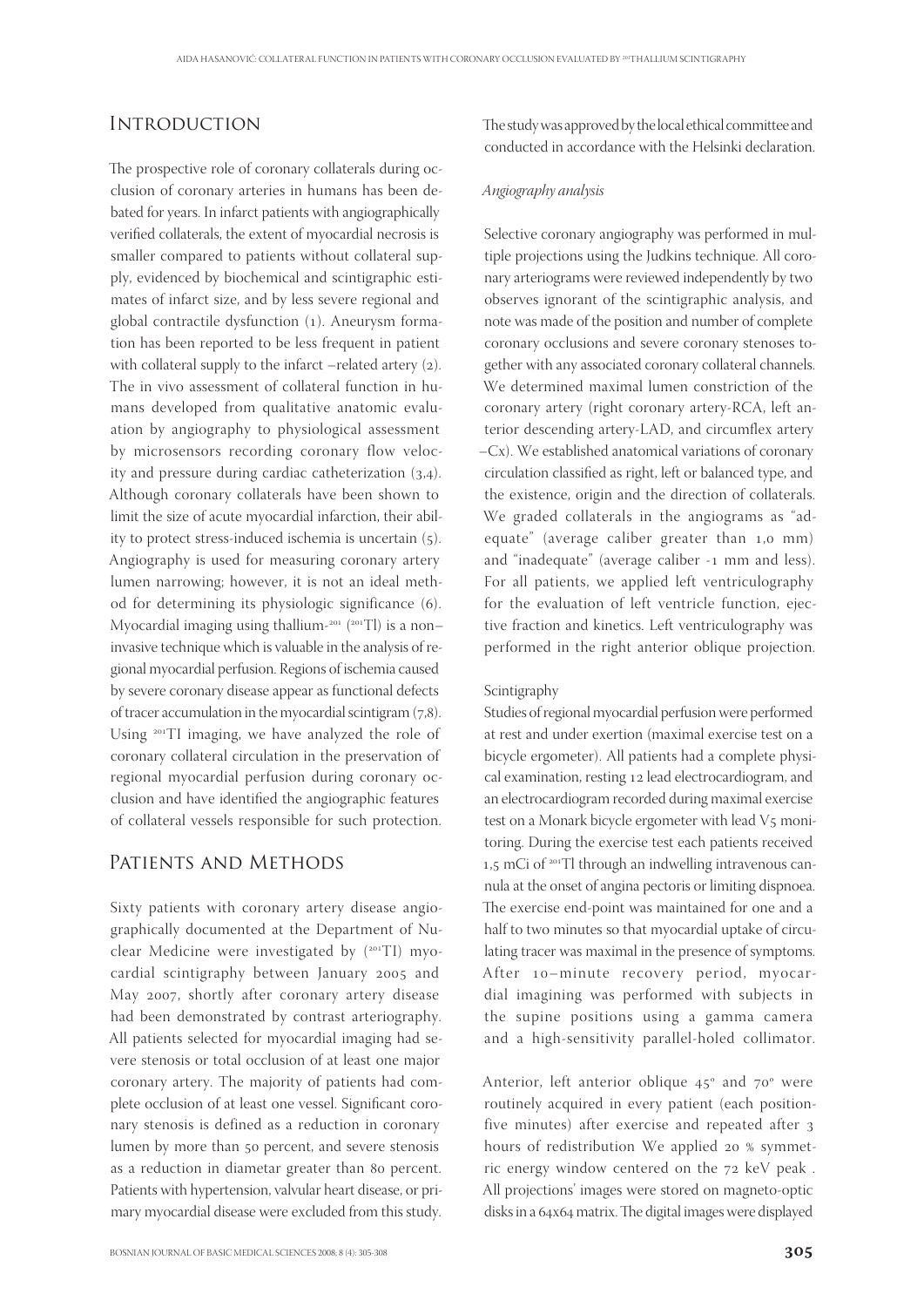

on a TV monitor. After computer processing, digital scintigraphic images were described by one interpreter. Localization of perfusion defects in relation to corresponding blood vessel was determined visually in each image divided into five segments. Each defect was further classified as moderate or severe according to the degree of tracer deficit seen in that region. The result was considered "positive" when a reversible defect was assigned to the perfusion territory of the coronary artery of interest. Defects located in the anterior wall and septal region were assigned to the left anterior descending artery, defects in the lateral wall were assigned to the left circumflex coronary artery, and defects in the inferior wall were assigned to the right coronary artery. Statistical comparison of data was performed using Chisquare test. Using Chi-square test, the differences between the groups were considered significant when  $P<0.001$ .

## **RESULTS**

The study included 60 patients with chronic total occlusion who underwent rest-stress myocardial perfusion and coronary angiography. All patients had angiographic evidence of coronary collaterals. Thirty-five patients had angiographically well-developed coronary collateral vessels (Figure 1), while twenty five had poor coronary collateral development. In the first group, regional left ventricular function was predominantly normal or hypokinetic. In the group with poor collaterals in the vast majority of cases akinesia or dyskinesia of the corresponding myocardial segment was demonstrated. The difference between the two groups was significant at 0,001 level. Ejection fraction in the group with

well-developed coronary collateral vessels and good left ventricular function was  $> 50\%$ ; in the group with inadequate collateral circulation it was 35%. Our patients with chronic total occlusion had severe and extensive stress-induced myocardial perfusion defects regardless of the grade of angiographic coronary collaterals. Perfusion defects in the group with good collaterals were predominantly reversible (Figure 2.), suggesting that well-developed coronary collaterals preserved myocardial viability in the regions subtended by a total coronary occlusion. In the group with poor coronary collateral development perfusion defects were predominantly irreversible.

The relation between the degree of coronary collateral development assessed angiographicaly and the severity of <sup>201</sup>Tl uptake defects seen in the myocardial scintigram showed highly significant association between well-developed coronary collateral vessels and accompanying preservation of myocardial <sup>201</sup>Tl uptake. Similarly, poor or absent coronary collateral development was usually associated with severe deficit of tracer in corresponding regions of the scintigram. Angiographically invisible collaterals were never associated with complete scintigraphic protection and usually conferred no protective benefit. Similarly, vessel ghosting was always accompanied by severe scintigraphic uptake defects. Bridging collaterals also offered inadequate protection from myocardial ischemia during exercise. Our results demonstrate that the effective angiographic collaterals may prevent resting regional wall motion abnormalities but do not appear to protect against stress-induced perfusion defect.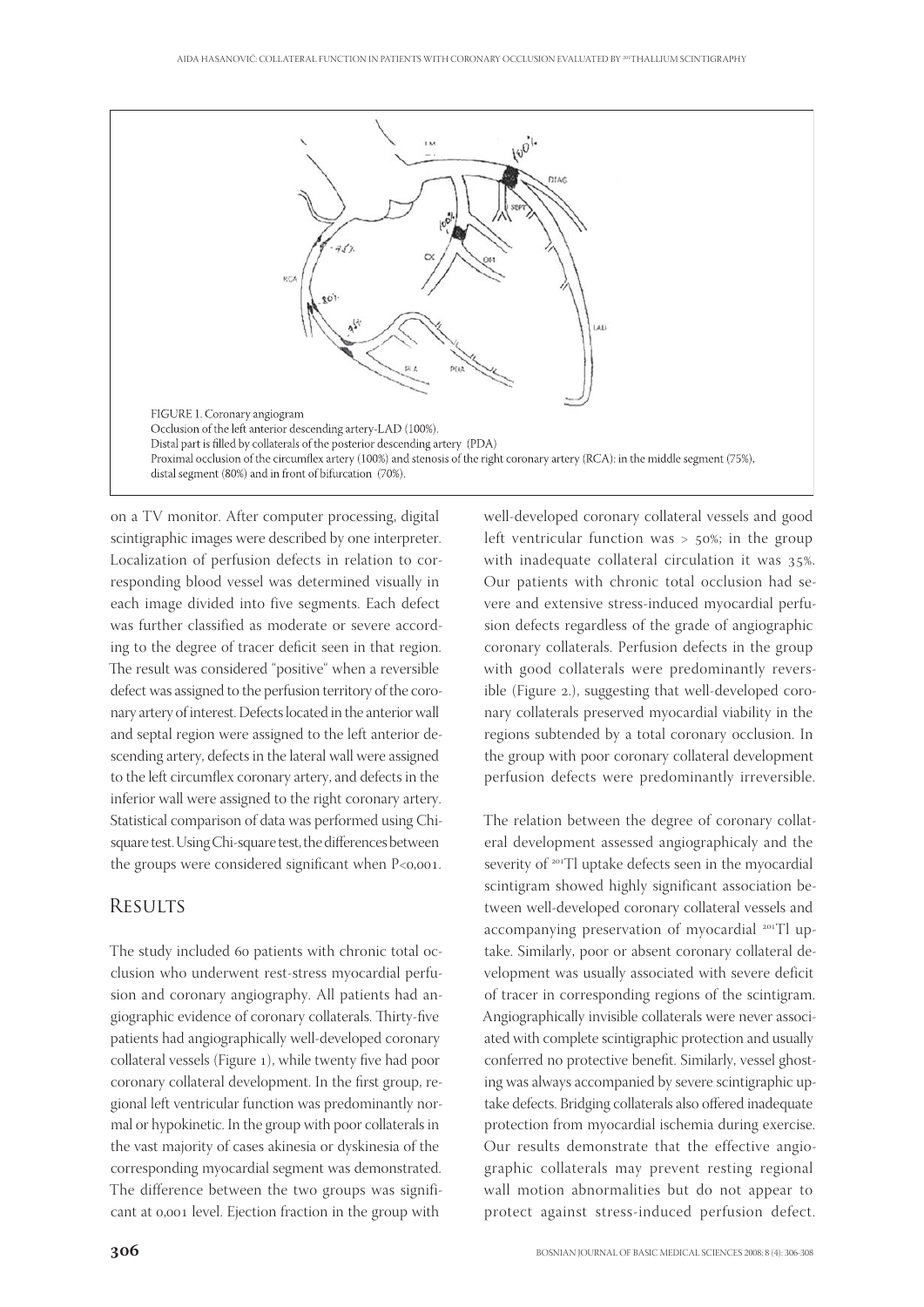

FIGURE 2. Single-photon emission tomography of the heart with <sup>201</sup>thallium was performed according to the standard stress (planar projection-45°); Analysis of perfusion scintigrams in patients with angiographically documented collaterals suggest reversible defect of antero-apical segment, and ischemia of this region

# Discussion

In patients with chronic total occlusion, our study investigated the relationship between the angiographic development of collateral circulation, rest and stress myocardial perfusion scintigraphy variables, and regional wall motion abnormalities. Patients with chronic total occlusion had severe and extensive stress-induced myocardial perfusion defects regardless of the grade of angiographic coronary collaterals. Several studies have suggested that coronary collaterals preserve resting myocardial flow but are inadequate to protect against reduced blood flow during hyperemic stress  $(1,2)$ . In contrast, several studies with planar <sup>201</sup>Tl scintigraphy suggested that coronary collaterals also prevent stress-induced ischemia  $(3,4)$ . Our study showed that the perfusion defects in the group with good collaterals were predominantly reversible, suggesting that well-developed coronary collaterals preserved myocardial viability in the regions subtended by a total coronary occlusion. Our results demonstrate that the effective angiographic collaterals may prevent resting regional wall motion abnormalities but do not appear to protect against stress-induced perfusion defect. The relation between the degree of coronary collateral development assessed angiographicaly and the severity of <sup>201</sup>Tl uptake defects seen in the myocardial scintigram in our patients showed a association between well-developed coronary collateral vessels and accompanying preservation of myocardial <sup>201</sup>Tl uptake. Using <sup>201</sup>Tl myocardial scintigraphy many patients with total occlusive disease of dominant right coronary artery are seen to have adequate collateral vessels providing complete protection from ischemia in the distribution of this artery during dynamic exercise. Patients with left anterior descending disease, however, were not protected from the occurrence of ischaemic uptake defects  $(5,6)$ Although the mechanism of this protection is not clear, normal pressure gradient that exists between left and right ventricles may be increased during dynamic exercise, particularly during diastole in an ischaemic left ventricle, so that collateral flow is maintained or increased in the direction of the low pressure in right ventricular myocardium. This effect probably accounts for the preservation of tracer uptake in the inferior wall of the left ventricle as seen in  $201$ Tl scintigrams (1,7,8) However, one relevant limitation of  $201$  Tl imaging is that relative regional myocardial ischaemia is reflected in the scintigram rather than in terms of absolute perfusion. Thus, it is possible that even though the right coronary artery territory is ischemic during exercise, it is better perfused than the left coronary artery.